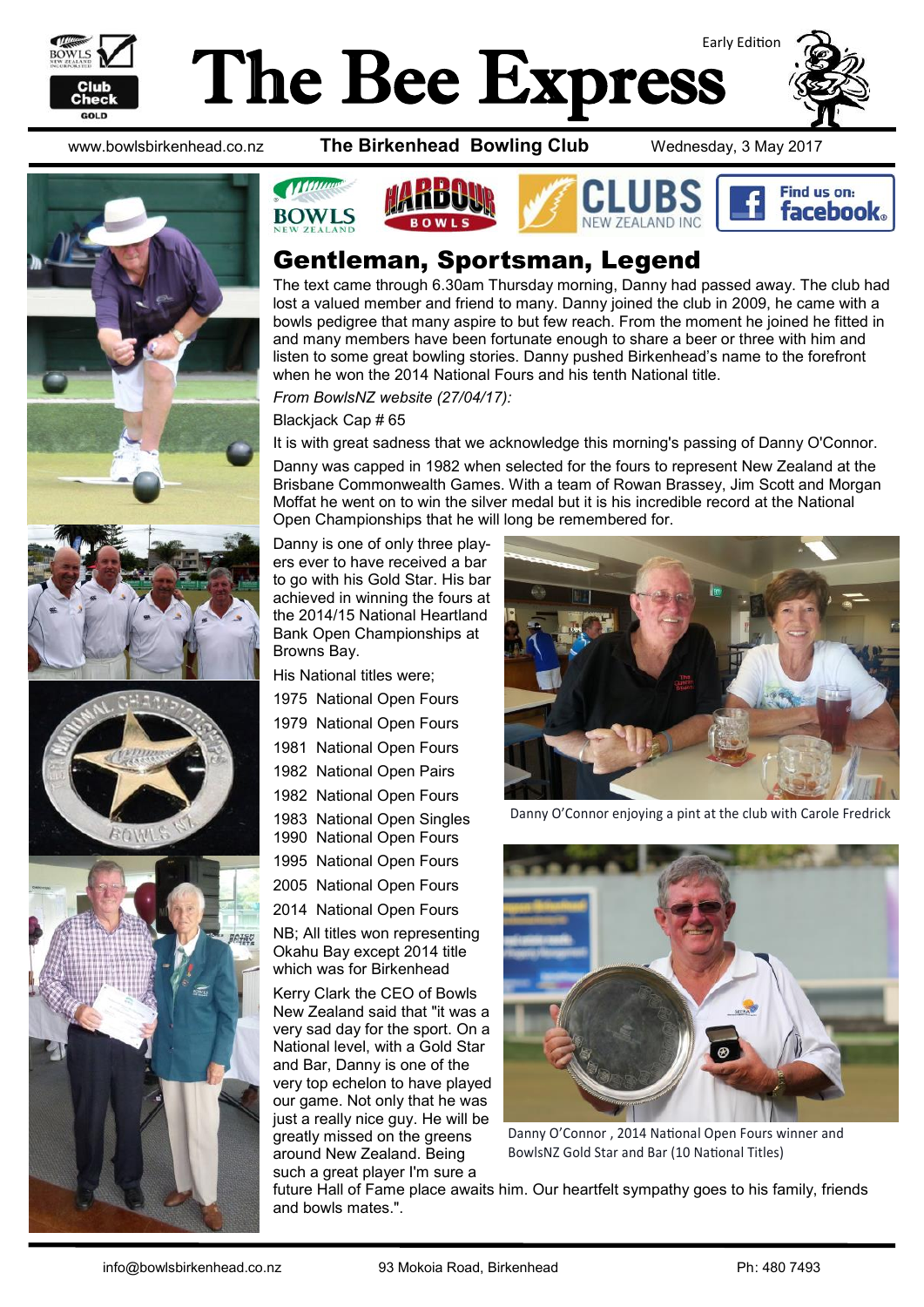www.bowlsbirkenhead.co.nz **The Birkenhead Bowling Club** Wednesday, 3 May 2017





 $N$ 

Recreation Drive PH: 418 2424 Proudly Supporting Bowls Birkenhead www.birkenheadrsa.com



**GAMING LIMITED** www.ugl.co.nz

#### SUNDAY TRIPLES TOURNAMENT (OACT) @ Birkenhead 9am Sunday 7th May

**\$30 per team, includes buffet lunch**

**Phone the club or Merv Garred (021 0447627) to enter**

#### On The Greens

Wednesday 3 May - 10am Club Day (AC) Friday 5 May - 1pm 2-4-2 (OACP) Saturday 6 May - Greens required - Centre Event - not required by Centre Sunday 7 May - 9am **Sunday Tournament (OACT)** Wednesday 10 May - 10am Club Day - **Fish & Chips Day (AC)** Saturday 13 May - 1pm Club Afternoon (AC - mufti) Wednesday 17 May - 10am Club Day Saturday 20 May - **Closing Day & Prize Giving - All Members and Partners welcome**.

### Inside This Weekend

**Friday 5 May – Club Night** Raffles, Happy Hour, Club Membership Draw, Joker 500 Racing: Alexandra Park & Addington (Harness), Addington & Wanganui (Greyhounds) and Australia Super Rugby\* - 7.35pm Hurricanes v Stormers **Saturday 6 May** Racing: Te Rapa & Riccarton (Thoroughbreds) Gore (Harness) and Australia Super Rugby\* - 7.35pm Chiefs v Reds **Sunday 7 May** Racing: Wanganui (Thoroughbreds), Rangiora (Harness), Manukau & Invercargill (Greyhounds) and Australia viewing selection is dependent on the members.

### A Dark Finish

Last Wednesday saw the final of the Handicap Pairs played, Jimmy Heath (s) and Gary Beer up against Robbie Henson (s) and Gary Wallace. It all got under way just before 4.30pm with trial ends!. Sunset was 5.41pm and they had fourteen ends to complete. After four ends it was four all. Henson picked up a three on the next end to pull in front, but the following three ends were all Heath's to be ahead (9-7).The next three ends ones were scored with Heath picking up one end and Henson picking up two ends. Heath ahead by one after the twelfth end (10-9) and the light fading fast. A two on the thirteenth to saw Henson pull ahead (10-11). The final end was played in complete darkness with Henson confirmed one shot once a light was shone on the head



Winners: Robbie Henson, Gary Wallace. Runners-up: Jimmy Heath, Gary Beer

(10-12). Gary Wallace and Robbie Henson are this season's Handicap Pairs winners. Counting the two trail ends, the fourteen required ends and four killed ends by Heath, the final took twenty ends to get to it's conclusion at 6.15pm.



#### Thursday 11 May 7pm first game **Caller: Kevin "Scratchy" George** Entry restricted to 18 years & over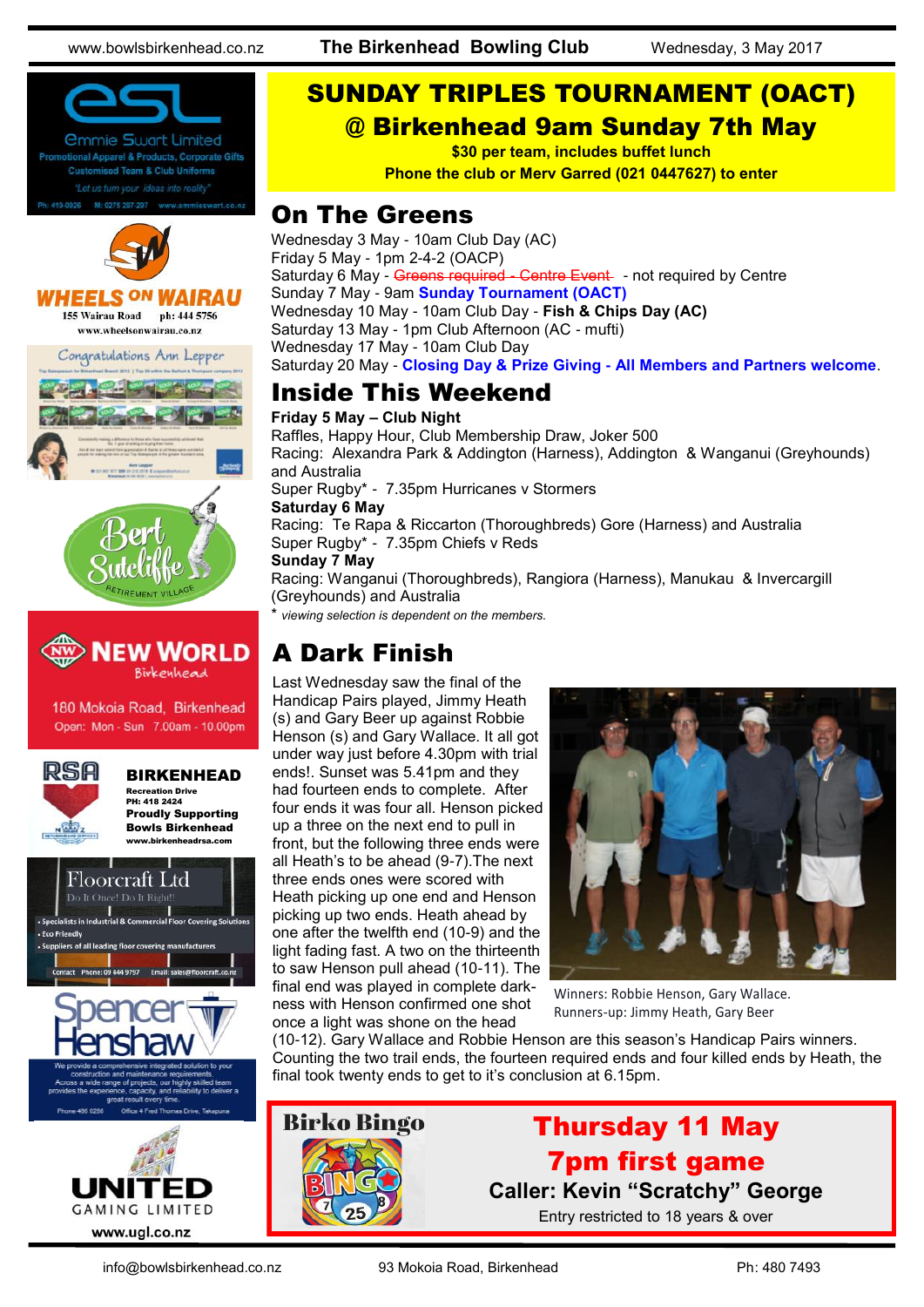









**Tim Roskruge** M: 0274 923 125 Birkenhead 09 480 9029<br>P: 09 418 3846 E troskruge@barfoot.co





BIRKENHEAD Recreation Drive PH: 418 2424 Proudly Supporting Bowls Birkenhead www.birkenheadrsa.com

Barfoot&Thompson

Starship

## **Closing Day & Prize Giving Saturday 20 May** - *Details soon*

#### Champ of Champ & 1-5 Triples

Saturday was wet and the Centre had carded natural greens for the four Centre events to be played on. After the first round the Champion of Champion Women's and Men's Triples and 1-5 Year Women's and Men's Triples were all postponed to the next day. Sunday came and the remaining teams rolled out onto the carpet greens of Hobsonville and Browns Bay. Birkenhead's Adele Ineson Mavis Smith and Colleen Sexton (s) won through to the Champion of Champion Women's Triples final but went down to Browns Bay. While in the Champion of Champion Men's Triples semi Birkenhead's Mark Rumble, Peter Nathan and Nigel Drew went down to Riverhead on an extra end.

The 1-5 Year Women's and Men's Triples, two new events on the calendar, saw Birkenhead's Christine Wafer and Jacqui Belcher, in a composite team, win the 1-5 Year Women's Triples on count back over Mairangi after a round robin. The 1-5 Year Men's Triples and Jerry Belcher, Barry Reyland, Jerome Rusk (s) made it to the semis but that's where their tournament ended.

#### That Day at Browns Bay

#### **Birkenhead's Danny O'Connor a Perfect 10 with another NZ Title**

#### *Grant Hassall, January 9 2015*

Birkenhead's Danny O'Connor became just the third man in the 100-year history of the New Zealand bowls championships to claim his 10th title at Browns Bay earlier today.

O'Connor was a member of a composite side skipped by Aramoho's Peter Belliss and including Richard Girvan (Onehunga) and Lance Tasker (Tauranga) that withstood a spirited late comeback in the final from Raymond Martin (Victoria) to win 17-13. Martin's team included Monte Pawa and Rory Soden (both Glen Eden) and Richard Corry (Victoria).

After the frustration of losing the pairs final on an extra end on Sunday with Girvan, O'Connor was not to be denied this time. He equals Nick Unkovich and Gary Lawson with 10 titles on the alltime list. O'Connor has now won the singles and pairs one each and the fours on eight occasions, the first being with Unkovich way back in 1975.

With some telling shots in the first twothirds of the final from Girvan and Belliss – twice he converted two down to two up – the game had a sense of inevitably about it at 16-4.

But Martin's young side showed plenty of character. They took the next four ends, which was highlighted by a five on the penultimate end, to bring the score to 16-13 playing the last.

With Martin's front stuff growing in con-

PERFECT 10: Danny O'Connor on his way to becoming the third man in the 100-year history of the NZ bowls championships to claim his 10th title.

fidence, they held two fine shots, before Tasker drew an absolute beauty to arrest the decline. Pawa and Martin were unable to take find the necessary three and a relieved O'Connor was able to reflect on a momentous achievement, even if he did admit to being "a little bit numb".

The victory was the seventh national title for Belliss, a second for Girvan and a fourth for Tasker.